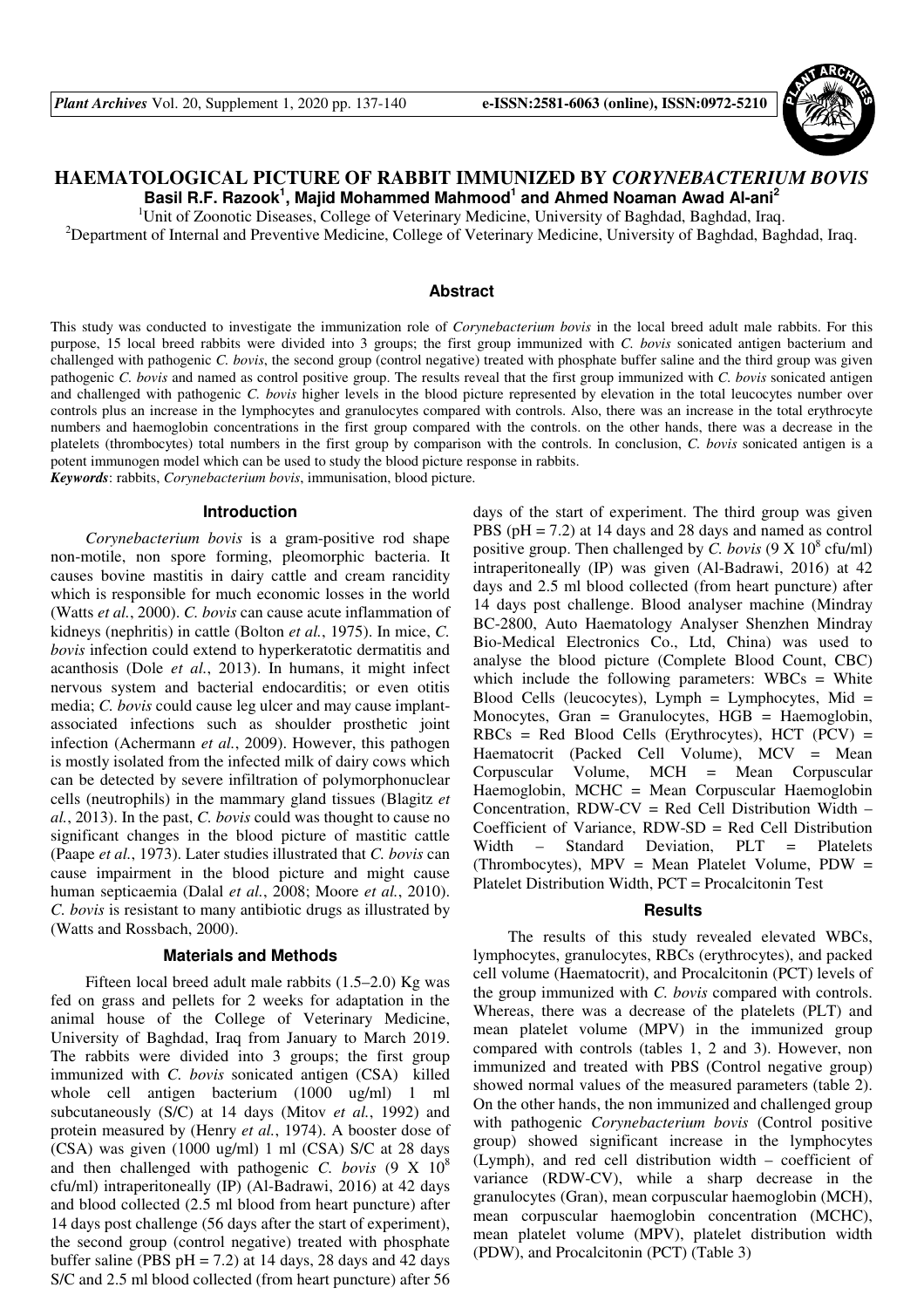| <b>Parameter</b> | <b>Result</b>                                               | <b>Reference range</b>                 |
|------------------|-------------------------------------------------------------|----------------------------------------|
| <b>WBCs</b>      | $*15 \text{ X } 10^9 \pm 1.1 \text{ X } 10^7 \text{ /L}$    | $4 - 12$ X $10^9$ /L                   |
| Lymph            | $*12.5 \text{ X } 10^9 \pm 0.87 \text{ X } 10^7 \text{ /L}$ | $0.8 - 4 \times 10^9$ /L               |
| Mid              | $0.8 \text{ X } 10^9 \pm 0.11 \text{ X } 10^7 \text{ /L}$   | $0.1 - 1.5 \times 10^9$ /L             |
| Gran             | $*1.7 \times 10^9 \pm 0.24 \times 10^7$ /L                  | $2.0 - 7.0 \text{ X } 10^9 \text{ /L}$ |
| Lymph $(\%)$     | $*83.3 \pm 8.22 \%$                                         | $20 - 40 \%$                           |
| Mid $(\%)$       | $5.4 \pm 0.093\%$                                           | $3.0 - 15\%$                           |
| Gran $(\%)$      | $*11.3 \pm 0.27 \%$                                         | $50 - 70%$                             |
| HGB              | $12.0 \pm 0.31$ g/dL                                        | $11.0 - 16.0$ g/dL                     |
| <b>RBCs</b>      | *6.18 X $10^{12} \pm 1.8$ X $10^{10}$ /L                    | $3.5 - 5.5 \times 10^{12}$ /L          |
| <b>HCT</b>       | $*51.6 \pm 4.69\%$                                          | $37.0 - 50.0 %$                        |
| <b>MCV</b>       | $83.6 \pm 7.05$ fL                                          | $80 - 100$ fL                          |
| <b>MCH</b>       | $*19.4 \pm 1.68$ pg                                         | $27.0 - 34.0$ pg                       |
| <b>MCHC</b>      | $*23.2 \pm 2.01$ g/dL                                       | $32.0 - 36.0$ g/dL                     |
| <b>RDW-CV</b>    | $*20.7 \pm 1.95\%$                                          | $11.0 - 16.0\%$                        |
| RDW-SD           | $*56.9 \pm 5.44$ fL                                         | $35.0 - 56.0$ fL                       |
| <b>PLT</b>       | $*68 \text{ X } 10^9 \pm 6.1 \text{ X } 10^7 \text{ /L}$    | $150 - 400 \text{ X } 10^9 \text{ /L}$ |
| <b>MPV</b>       | $*6.2 \pm 0.57$ fL                                          | $6.5 - 12.0$ fL                        |
| <b>PDW</b>       | $15.0 \pm 1.41$                                             | $9.0 - 17.0$                           |
| <b>PCT</b>       | $*0.042 \pm 0.0013$ %                                       | $0.108 - 0.282\%$                      |

**Table 1 :** Immunized and challenged group with pathogenic *Corynebacterium bovis*.

 $WBCs = White Blood Cells (leucocytes), Lymph = Lymphocytes, Mid = Monocytes, Gran = Granulocytes, HGB = Haemoglobin, RBCs = I$ Red Blood Cells (Erythrocytes), HCT (PCV) = Haematocrit (Packed Cell Volume) , MCV = Mean Corpuscular Volume, MCH = Mean Corpuscular Haemoglobin, MCHC = Mean Corpuscular Haemoglobin Concentration, RDW-CV = Red Cell Distribution Width – Coefficient of Variance , RDW-SD = Red Cell Distribution Width – Standard Deviation , PLT = Platelets (Thrombocytes), MPV = Mean Platelet Volume, PDW = Platelet Distribution Width, PCT = Procalcitonin Test  $*$  = presence of significant differences at P<0.05.

**Table 2 :** Non immunized and treated with PBS (Control negative group).

| $\frac{1}{2}$ . For minumized and treated with FDS (Control negative group).<br><b>Parameter</b> | <b>Result</b>                                                    | <b>Reference range</b>                 |
|--------------------------------------------------------------------------------------------------|------------------------------------------------------------------|----------------------------------------|
| <b>WBCs</b>                                                                                      | $7.7 \times 10^9 \pm 0.62 \times 10^7$ /L                        | $4 - 12 \text{ X } 10^9 \text{ /L}$    |
| Lymph                                                                                            | $2.8 \text{ X } 10^9 \pm 0.17 \text{ X } 10^7 \text{ /L}$        | $0.8 - 4 \times 10^9$ /L               |
| Mid                                                                                              | $0.6 \text{ X } 10^9 \pm 0.04 \text{ X } 10^7 \text{ /L}$        | $0.1 - 1.5 \text{ X } 10^9 \text{ /L}$ |
| Gran                                                                                             | $4.3 \text{ X } 10^9 \pm 0.37 \text{ X } 10^7 \text{ /L}$        | $2.0 - 7.0 \text{ X } 10^9 \text{ /L}$ |
| Lymph $(\%)$                                                                                     | $36.4 \pm 3.28 \%$                                               | $20 - 40 \%$                           |
| Mid $(\%)$                                                                                       | $7.8 \pm 0.69 \%$                                                | $3.0 - 15\%$                           |
| Gran $(\%)$                                                                                      | $55.8 \pm 5.02 \%$                                               | $50 - 70%$                             |
| HGB                                                                                              | $12.3 \pm 1.56$ g/dL                                             | $11.0 - 16.0$ g/dL                     |
| <b>RBCs</b>                                                                                      | $4.25 \text{ X } 10^{12} \pm 0.51 \text{ X } 10^{10} \text{ /L}$ | $3.5 - 5.5 \times 10^{12}$ /L          |
| <b>HCT</b>                                                                                       | 49.1 $\pm$ 4.33 %                                                | $37.0 - 50.0 %$                        |
| <b>MCV</b>                                                                                       | $78.7 \pm 7.25$ fL                                               | $80 - 100$ fL                          |
| <b>MCH</b>                                                                                       | $19.6 \pm 1.88$ pg                                               | $27.0 - 34.0$ pg                       |
| <b>MCHC</b>                                                                                      | $25 \pm 2.17$ g/dL                                               | $32.0 - 36.0$ g/dL                     |
| <b>RDW-CV</b>                                                                                    | $15 \pm 1.26 \%$                                                 | $11.0 - 16.0 \%$                       |
| RDW-SD                                                                                           | $53.2 \pm 5.01$ fL                                               | $35.0 - 56.0$ fL                       |
| <b>PLT</b>                                                                                       | $371 \text{ X } 10^9 \pm 34.67 \text{ X } 10^7 \text{ /L}$       | $150 - 400 \text{ X } 10^9 \text{ /L}$ |
| <b>MPV</b>                                                                                       | $7.8 \pm 0.62$ fL                                                | $6.5 - 12.0$ fL                        |
| <b>PDW</b>                                                                                       | $17.0 \pm 1.55$                                                  | $9.0 - 17.0$                           |
| <b>PCT</b>                                                                                       | $0.0269 \pm 0.0011 \%$                                           | $0.108 - 0.282\%$                      |

 $WBCs = White Blood Cells (leucocytes), Lymph = Lymphocytes, Mid = Monocytes, Gran = Granulocytes, HGB = Haemoglobin, RBCs = I$ Red Blood Cells (Erythrocytes), HCT (PCV) = Haematocrit (Packed Cell Volume) , MCV = Mean Corpuscular Volume, MCH = Mean Corpuscular Haemoglobin, MCHC = Mean Corpuscular Haemoglobin Concentration, RDW-CV = Red Cell Distribution Width – Coefficient of Variance , RDW-SD = Red Cell Distribution Width – Standard Deviation , PLT = Platelets (Thrombocytes), MPV = Mean Platelet Volume, PDW = Platelet Distribution Width, PCT = Procalcitonin Test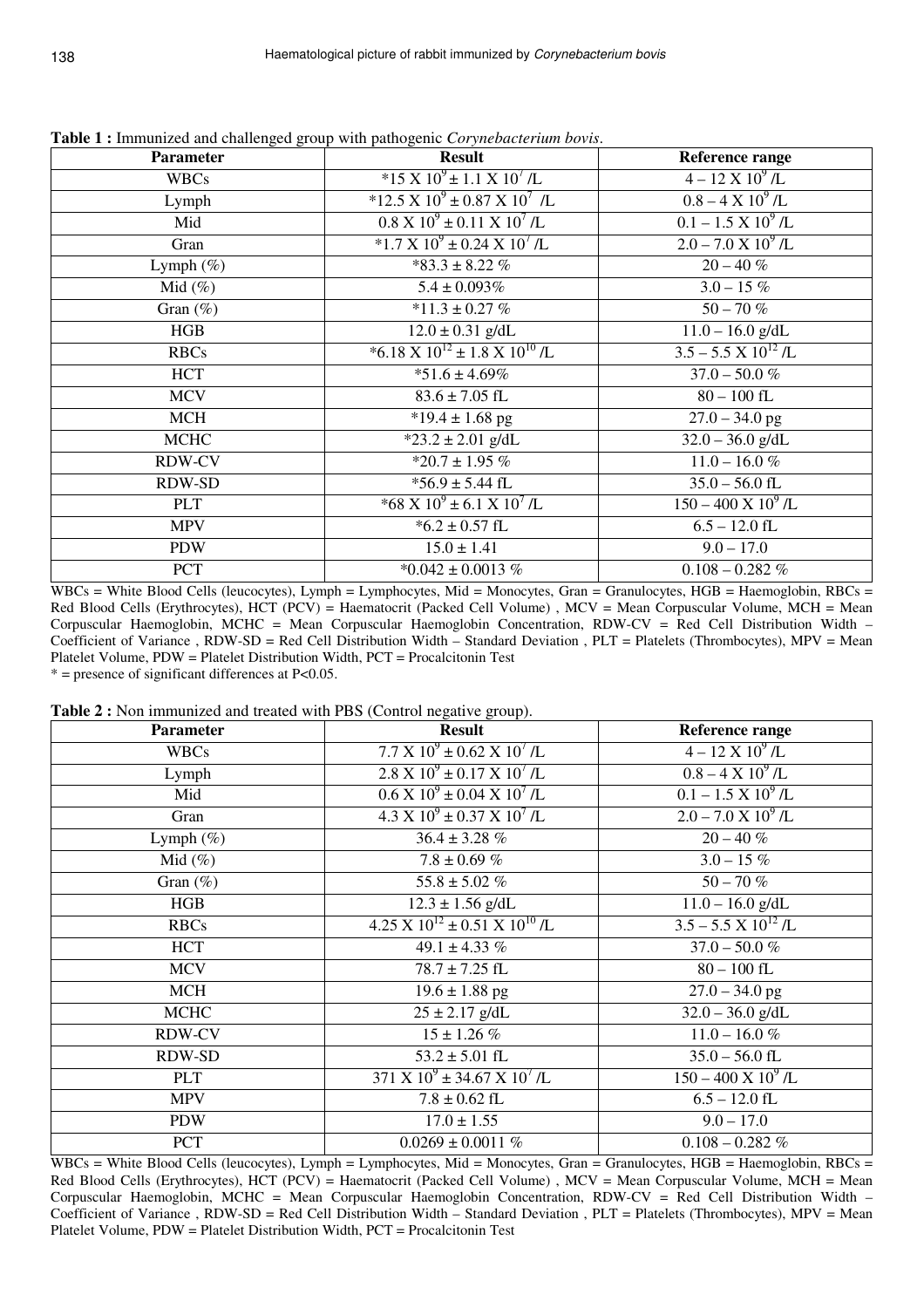| <b>Parameter</b> | <b>Result</b>                                              | Reference range                        |
|------------------|------------------------------------------------------------|----------------------------------------|
| <b>WBCs</b>      | $11.5 \text{ X } 10^9 \pm 1.24 \text{ X } 10^7 \text{ /L}$ | $4 - 12$ X $10^9$ /L                   |
| Lymph            | $*9.8 \text{ X } 10^9 \pm 0.84 \text{ X } 10^7 \text{ /L}$ | $0.8 - 4 \times 10^9$ /L               |
| Mid              | $0.6 \text{ X } 10^9 \pm 0.02 \text{ X } 10^7 \text{ /L}$  | $0.1 - 1.5 \times 10^9$ /L             |
| Gran             | $*1.1 \times 10^9 \pm 0.09 \times 10^7$ /L                 | $2.0 - 7.0 \text{ X } 10^9 \text{ /L}$ |
| Lymph $(\%)$     | $*85.0 \pm 8.11 \%$                                        | $20 - 40 \%$                           |
| Mid $(\%)$       | $5.1 \pm 0.47 \%$                                          | $3.0 - 15\%$                           |
| Gran $(\%)$      | $*9.9 \pm 0.86 \%$                                         | $50 - 70%$                             |
| HGB              | $12.2 \pm 1.3$ g/dL                                        | $11.0 - 16.0$ g/dL                     |
| <b>RBCs</b>      | *6.11 X $10^{12} \pm 0.59$ X $10^{10}$ /L                  | $3.5 - 5.5 \times 10^{12}$ /L          |
| <b>HCT</b>       | $42.5 \pm 4.06 \%$                                         | $37.0 - 50.0 %$                        |
| <b>MCV</b>       | $*69.7 \pm 7.14$ fL                                        | $80 - 100$ fL                          |
| <b>MCH</b>       | $*19.9 \pm 1.82$ pg                                        | $27.0 - 34.0$ pg                       |
| <b>MCHC</b>      | $*28.7 \pm 2.55$ g/dL                                      | $32.0 - 36.0$ g/dL                     |
| <b>RDW-CV</b>    | $*20.5 \pm 1.94 \%$                                        | $11.0 - 16.0 \%$                       |
| RDW-SD           | $51.3 \pm 4.92$ fL                                         | $35.0 - 56.0$ fL                       |
| <b>PLT</b>       | $*85 \text{ X } 10^9 \pm 8.21 \text{ X } 10^7 \text{ /L}$  | $150 - 400 \text{ X } 10^9 \text{/L}$  |
| <b>MPV</b>       | $*5.8 \pm 0.51$ fL                                         | $6.5 - 12.0$ fL                        |
| <b>PDW</b>       | $14.5 \pm 1.22$                                            | $9.0 - 17.0$                           |
| <b>PCT</b>       | $*0.049 \pm 0.0017$ %                                      | $0.108 - 0.282\%$                      |

**Table 3 :** Non immunized and challenged group with pathogenic *Corynebacterium bovis* (Control positive group).

 $WBCs = White Blood Cells (leucocytes)$ , Lymph = Lymphocytes, Mid = Monocytes, Gran = Granulocytes, HGB = Haemoglobin, RBCs = Red Blood Cells (Erythrocytes), HCT (PCV) = Haematocrit (Packed Cell Volume), MCV = Mean Corpuscular Volume, MCH = Mean Corpuscular Haemoglobin, MCHC = Mean Corpuscular Haemoglobin Concentration, RDW-CV = Red Cell Distribution Width – Coefficient of Variance , RDW-SD = Red Cell Distribution Width – Standard Deviation , PLT = Platelets (Thrombocytes), MPV = Mean Platelet Volume, PDW = Platelet Distribution Width, PCT = Procalcitonin Test  $*$  = presence of significant differences at P<0.05.

#### **Discussion**

The normal values of blood picture parameters was studied in a simplified way in the past before more than more than 80 years which included neutrophils (polymorphonuclear leucocytes) count, lymphocytes count, eosinophils, basophils total red blood cells (RBCs) and haemoglobin (Jackson J.W. and Stovall, 1930). In this study an extended blood parameters were recorded which include  $WBCs = White Blood Cells (leucocytes), Lymph =$ Lymphocytes, Mid = Monocytes, Gran = Granulocytes, HGB = Haemoglobin, RBCs = Red Blood Cells (Erythrocytes), HCT (PCV) = Haematocrit (Packed Cell Volume), MCV = Mean Corpuscular Volume, MCH = Mean Corpuscular Haemoglobin, MCHC = Mean Corpuscular Haemoglobin Concentration,  $RDW-CV = Red Cell Distribution Width -$ Coefficient of Variance, RDW-SD = Red Cell Distribution Width– Standard Deviation, PLT = Platelets (Thrombocytes), MPV = Mean Platelet Volume, PDW = Platelet Distribution Width, PCT = Procalcitonin Test.

The results of the control negative group (treated with PBS) in the current study is in line with the normal values of (Rosenthal, 2002, MediRabbit, 2019).

In the other ruminants (goats) the results of the control negative group is also partially compatible with (Odhah *et al.*, 2017) who studied the effect of *Corynebacterium pseudotuberculosis* in the female goats. They used  $1 \times 10^9$ cfu/ml of pathogenic *C. pseudotuberculosis* intradermally. Their results were represented by a fall in the RBCs, haemoglobin, PCV and MCV in the treated groups.

In rabbits, complete blood picture was studied in response to the relationship between hypercholesterolemia (increase of cholesterol in the blood) and the inflammatory activity; the results showed significant increase of heterophils (Sharma *et al.*, 2018) which is in line to we found so far.

*Corynebacterium bovis* that infect other mammals such as cattle could cause significant increase in the total number of leucocytes in the mammary gland (increase in the somatic cell count) (Watts *et al.*, 2000, Dalal *et al.*, 2008, Gonçalves *et al.*, 2016, Manuel *et al.*, 2017), which is nearly similar to the increase of WBCs we noted in our research. In the same line, it was recorded that *C. bovis* was responsible for a sharp increase (doubled) in the total leucocytes count in the bovine mammary gland (Pankey *et al.*, 1985, Huxley *et al.*, 2003, Blagitz *et al.*, 2013) which is concomitant with what we found.

The strain *Corynebacterium bovis* was detected in the chronic testicular abscess and the pulmonary tissues of rabbits whereas an intravenous injection of *C. bovis* reproduced a inguinal and vulval infection in the rabbits which is caused an elevated count of WBCs (Arseculeratne and Navaratnam, 1975) which is similar to what we found in the control positive group and the immunization group.

The results of the current study illustrated that normal complete blood count (CBC) in the control negative group were within the normal range while the control positive group showed an increase in the lymphocytes and RBCs which are consistent with (Razook, 2018) who noticed severe infiltration of leucocytes in the histopathological sections in the internal organs of the infected rabbits with *Klebsiella pneumoniae* and *Eimeria tenella* antigens.